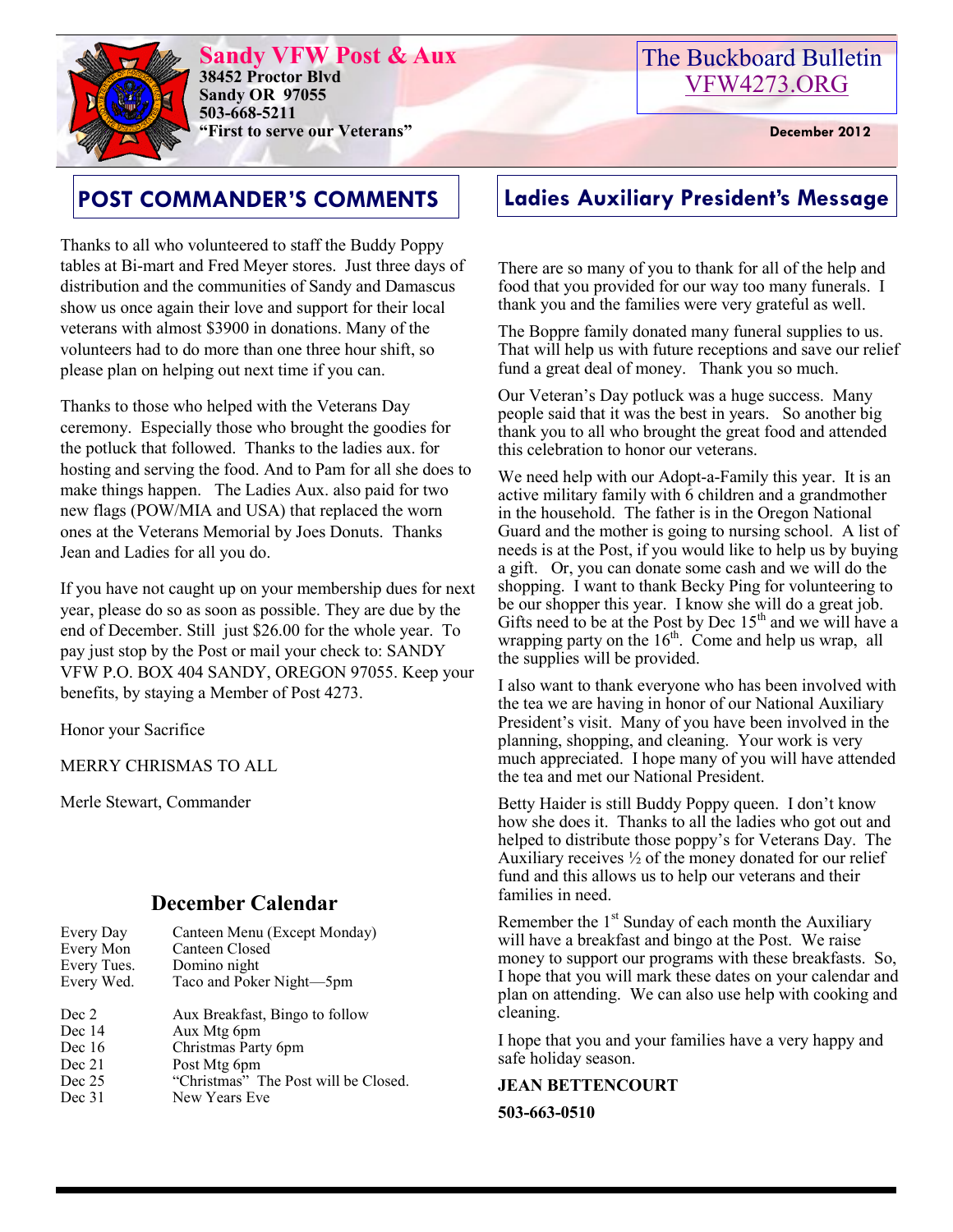**The Auxiliary Chaplain Judy Gascon 503 668 3748**

Tom Glenn of Rhododendron, a life member of the Post, was in the hospital due to a heart attack. He is

I am accepting reports from both the Post and the Auxiliary until the Post has a replacement Chaplain.

home now and doing better.

Happy and Blessed Holidays.

**JUDY GASCON**

### **POW/MIA Recently Accounted For**

**Sgt. Willard F. Williams**, U.S. Army, E Company, 35<sup>th</sup> Infantry Regiment, 25<sup>th</sup> Infantry Division, was lost on Nov. 28, 1950, just south of Unsan, North Korea. He was accounted for on Oct. 23, 2012.

**Sgt. Stanley W. Bear**, U.S. Army, F Company, 2<sup>nd</sup> Battalion,  $27<sup>th</sup>$  Infantry Regiment,  $25<sup>th</sup>$  Infantry Division, was lost on Sept. 4, 1950, near Haman, South Korea. He was accounted for on Oct. 15, 2012.

**Cpl. Elmer C. Kidd**, U.S. Army, Heavy Mortar Company,  $32<sup>nd</sup>$  Infantry Regiment,  $7<sup>th</sup>$  Infantry Division, was lost on Nov. 30, 1950, near the Chosin Reservoir. He was accounted for on Oct. 11. 2012.

**Lt. Col. Don C. Faith Jr.**, U.S. Army, commander of the 1<sup>st</sup> Battalion, 32<sup>nd</sup> Infantry Regiment, was lost on Dec. 2, 1950, near the Chosin Reservoir. He was accounted for on Oct. 11, 2012.

**[Cpl. Joseph W. Fontenot](http://www.dtic.mil/dpmo/news/news_releases/2012/release_fontenot.pdf)**,U.S. Army, L Company, 3rd Battalion, 38<sup>th</sup> Infantry Regiment, 2<sup>nd</sup> Infantry Division, was lost in February 1951 near Saemal, South Korea. He was accounted for on Oct. 10, 2012.

[Pfc. James C. Mullins](http://www.dtic.mil/dpmo/news/news_releases/2012/release_mullins.pdf), U.S. Army, H Company, 2<sup>nd</sup> Battalion,  $35<sup>th</sup>$  Infantry Regiment, was lost on July 22, 1950, near Yugong-ni, South Korea. He was accounted for on Sept. 27, 2012.



PO Box 1570 Sandy, Oregon 97055-1570

Junior Vice Cmdr Vacant Chaplain Vacant Quartermaster William Miller Judge Advocate John Lamb Adjutant Vacant Surgeon Vacant

Commander Merle Stewert Senior Vice Cmdr Charles Scantling

Licence #60873

 $(503) 668 - 6127$ 

Fax (503) 668-9003

## Post Officers 2012—2013 Ladies Auxiliary Officers

| Jean Bettencourt      |
|-----------------------|
| Dora Fitzpatrick      |
| Wanda Ichaels         |
| <b>Sherlyn Carter</b> |
| <b>Judy Gascon</b>    |
| Kay Gomes             |
| Midge Wadkins         |
| Voriece Blair         |
|                       |

RetirementPerfected.com

39495 Cascadia Village Dr. Sandy, OR 97055

# Cascadia Village CascadiaVillage

administratorCV@livebsl.com

Welcome to

 $O: (503) 668 - 0300$ 

Newsletter articles are due Nov. 20 for the Dec. Newsletter. Contact your editor at: **[admin@vfw4273.org](mailto:admin@vfw4273.org)** [VFW4273.ORG](http://vfw4273.org/)

 $F: (503) 668 - 1154$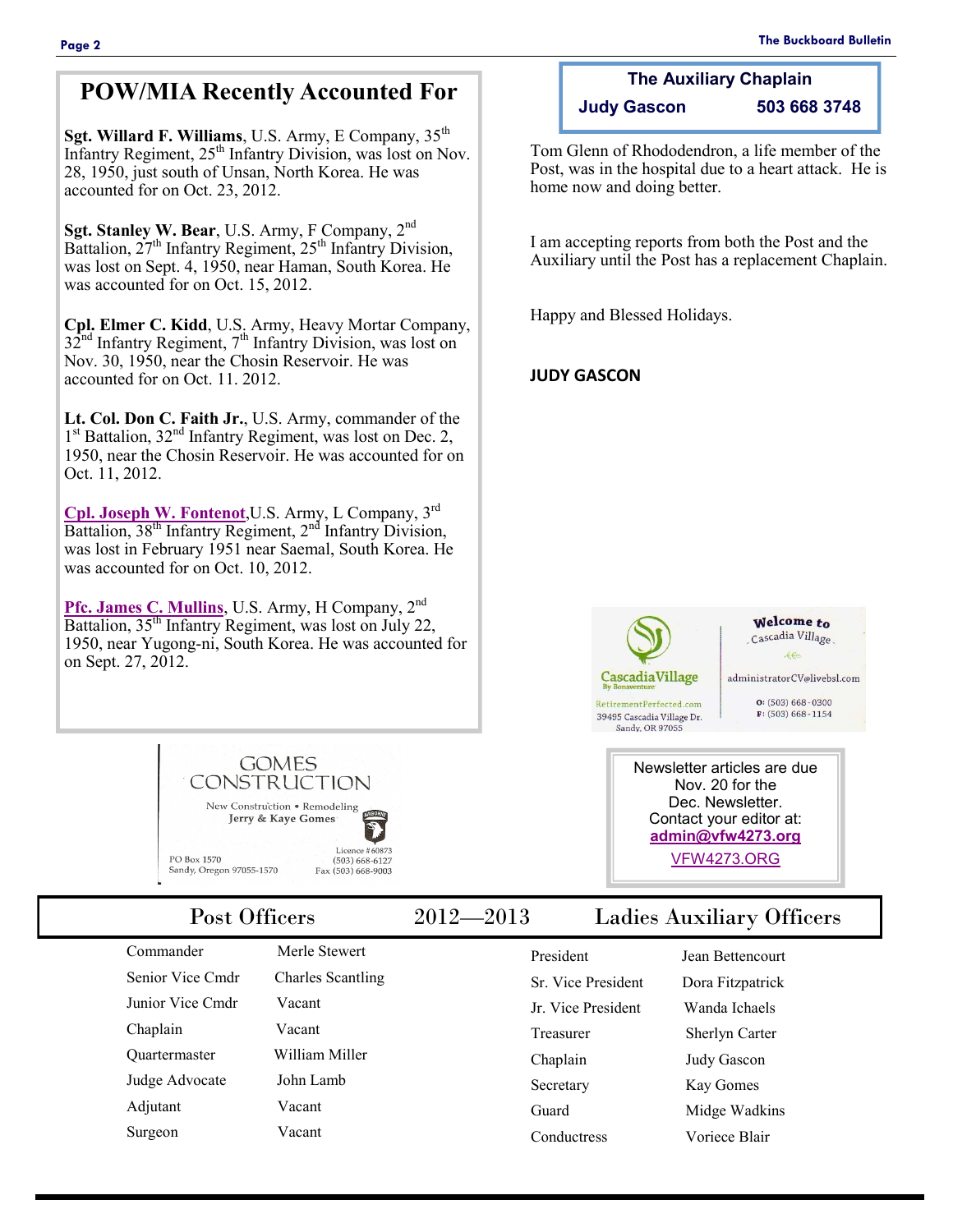### **Canteen Corner**

The New Year is vastly approaching!! Oh My Gosh, can you believe it?? Brrrrrrrrr, where is Summer???? I am waiting!!!!

I would like to Thank the Aux. for a wonderful beginning of November with a Great Breakfast!

Thank you Mr. Wilson for a great "Marine Corp Birthday Party" it was great fun and an Honor to Celebrate with you and all that joined!! "Hoorah"!

Gentleman, and I use that lightly, LOL! Thank you for the wonderful Breakfast that you slaved over the hot grill to serve us on Sunday the 18th !

If I have forgotten to mention anyone, I didn't mean to so Thank you to all!!!

Well to begin the chilly month of December, the Auxiliary will be kicking it off with a nice hot breakfast on Sunday December 2nd with Bingo to follow. We have fun playing so come join us!

Those of you that are on the House Committee the meeting starts at Noon upstairs, so be there or be square. That also falls on Sunday the 2nd of December, just saying, Ha ha ha!

December 14th – Auxiliary meeting upstairs and it begins at 6pm. I will begin serving dinner at 5pm.

December 16th – "CHRISTMAS PARTY" Potluck, so bring a dish or a dessert or even maybe a salad, or just bring yourself and a "\$10 gift" we will be doing a gift exchange. We would all love to see you, so don't be a grinch, come join us and have a great time!!! The fun begins at 6pm.

December 21st – Post meeting begins at 6pm. I will begin serving dinner at 5pm.

December 25th – "Christmas" The Post will be Closed.

December 31st – "New Years Eve"

I hope you all have a Wonderful Christmas and look forward to another year with all of you! Blessings to all and your families!!!!

Hey don't forget if you have any "New" ideas for dinners please let me know...

Thank you for your service You are all appreciated!!!! Your Bartender

Pamela

# Our Post needs your help

A. Service Officer Assistants: Help fellow Vets fill out Government forms to gain needed benefits.

Skills Needed:1. Ability to fill out Government. forms. 2. Desire to help fellow Vets who are in need.

B. Quartermaster Assistants: Organize membership data: name address. etc. for newsletter and other forms of communication.

Skills Needed. 1. Be detail oriented. 2. Be computer literate. 3. Have a desire to help our Post communicate with it's membership.

C. Cooks and Kitchen Helpers: Prepare and serve a meal for Post dinners.

Skills Needed: 1. Ability to prepare a complete meal for 40 to 50 Post members & friends.

For more information please E-mail: Quartermaster.vfwpost4273@frontier.com

Thank You, Bill





13160 SE Bobby Bruce Lane Boring, OR 97009 503.819.0591 503.663.1020 matthewkubitz@yahoo.com www.benchlegtaxidermy.com



28424 SE HWY 212<br>P O BOX 33 20424 SE HWT 212<br>P O BOX 33<br>BORING, OREGON 97009 Phone: 503-663-3308

503-663-2938 E-mail: DERA@TELEPORT.COM **ALETA JOHNSTON ENROLLED AGENT, LICENCED**<br>TAX CONSULTANT

**Matthew Kubitz Taxidermist**